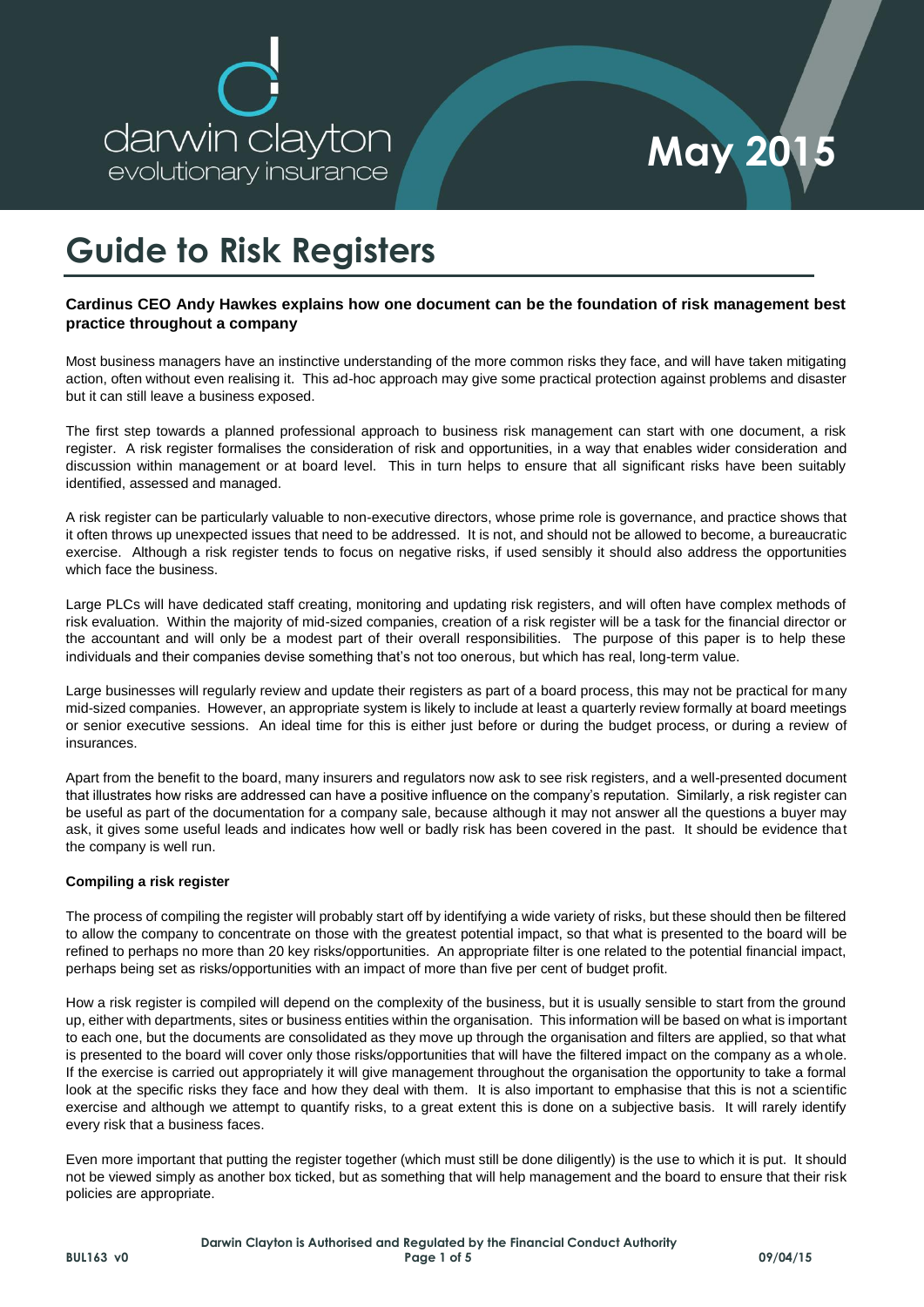

## **May 2015**

Below you can see a typical format for a first risk register:-

| Risk ref | Risk and<br>potential<br>impact    | Risk appetite | owner<br>Risk | Impact | Probability | score<br>Current risk | Current controls<br>in place                                                                                                        | owner<br>Control | Review by | Review period | date<br>Due | Overall current | Risk movement | Residual risk<br>score | Actions<br>Future.                               | score following<br>future actions<br>Expected risk |
|----------|------------------------------------|---------------|---------------|--------|-------------|-----------------------|-------------------------------------------------------------------------------------------------------------------------------------|------------------|-----------|---------------|-------------|-----------------|---------------|------------------------|--------------------------------------------------|----------------------------------------------------|
| 4        | Office<br>closure -<br>Pboro or EG | Low           | AJH           | Med    | <b>High</b> | High                  | Dual office<br>location,<br>homeworker<br>capability and<br>Group<br>infrastructure,<br>combined with<br>DR plans<br>reduces impact | AA               | <b>BB</b> | Monthly       | Nov         |                 | None          |                        | Full<br>business<br>continuity<br>and DR<br>plan |                                                    |
|          |                                    |               |               |        |             |                       |                                                                                                                                     |                  |           |               |             |                 |               |                        |                                                  |                                                    |
|          |                                    |               |               |        |             |                       |                                                                                                                                     |                  |           |               |             |                 |               |                        |                                                  |                                                    |
|          |                                    |               |               |        |             |                       |                                                                                                                                     |                  |           |               |             |                 |               |                        |                                                  |                                                    |

This can be tweaked to suit each individual organisation, but although the elements may be given different weights, it reflects the general principles that will be found in all risk registers. The two elements of each risk to be assessed are impact, should the risk occur, and probability. On the one hand, there will be risks that could be truly catastrophic, but are very unlikely to occur, either because of the nature of the risks themselves or because of the mitigating strategies (controls) in place; while on the other hand there will be risks with far lower potential impact, but that are much more likely to occur. The treatment of each of these will be very different. Having created a 'raw' risk rating, the controls against this will be considered. Having assessed impact, probability and controls, the result will be an assessment of residual risk.

#### **Identifying risks**

A first attempt to identify risks will often be made by an appropriate senior person such as the financial director or company accountant. Following that, it is sensible to have a brainstorming session or sessions with others in the business, to tease out what risks may be relevant, to assess these, to identify what control measures may be or should be in place, and to assess whether the residual risk is likely to be acceptable or not. The process may suggest risk areas that are not adequately covered, and these will be addressed to determine what control measures might be implemented. Similarly, opportunities available to the company, which are perhaps not being fully capitalised on, will be assessed and programmes put in place to take advantage of these.

#### **Quantifying risk**

As noted above, the quantitative assessments of impact and probability will be largely subjective, but the very act of attempting the quantification gives others an opportunity to challenge the assessments, perhaps leading to the development of programmes that might otherwise have never been envisaged.

In the example shown below, each element has been given degrees of importance from one to three, whereas in practice it may be that a range of one to five is thought more appropriate. Initially the risk rating is assessed by calculating the product of impact and probability. This shows the internal measurement of importance. This number is then multiplied by an assessment of the quality of control (which may be from internal or external factors), where a low number suggests good control and a high number poor or inadequate control. This gives a numerical assessment of residual risk, where the company can set the level with which it is happy, and at what point it is not. Any risks with a residual level in excess of this limit will require attention, although there may be nothing further that can be done. Should this be the case, then the board will have to determine whether the business can actually accept the risk, or whether it should withdraw from that area of business.

As noted above, potential opportunities should be assessed in a similar way, and where these have the potential to add significantly to profitability, programmes should be considered to actively harness these.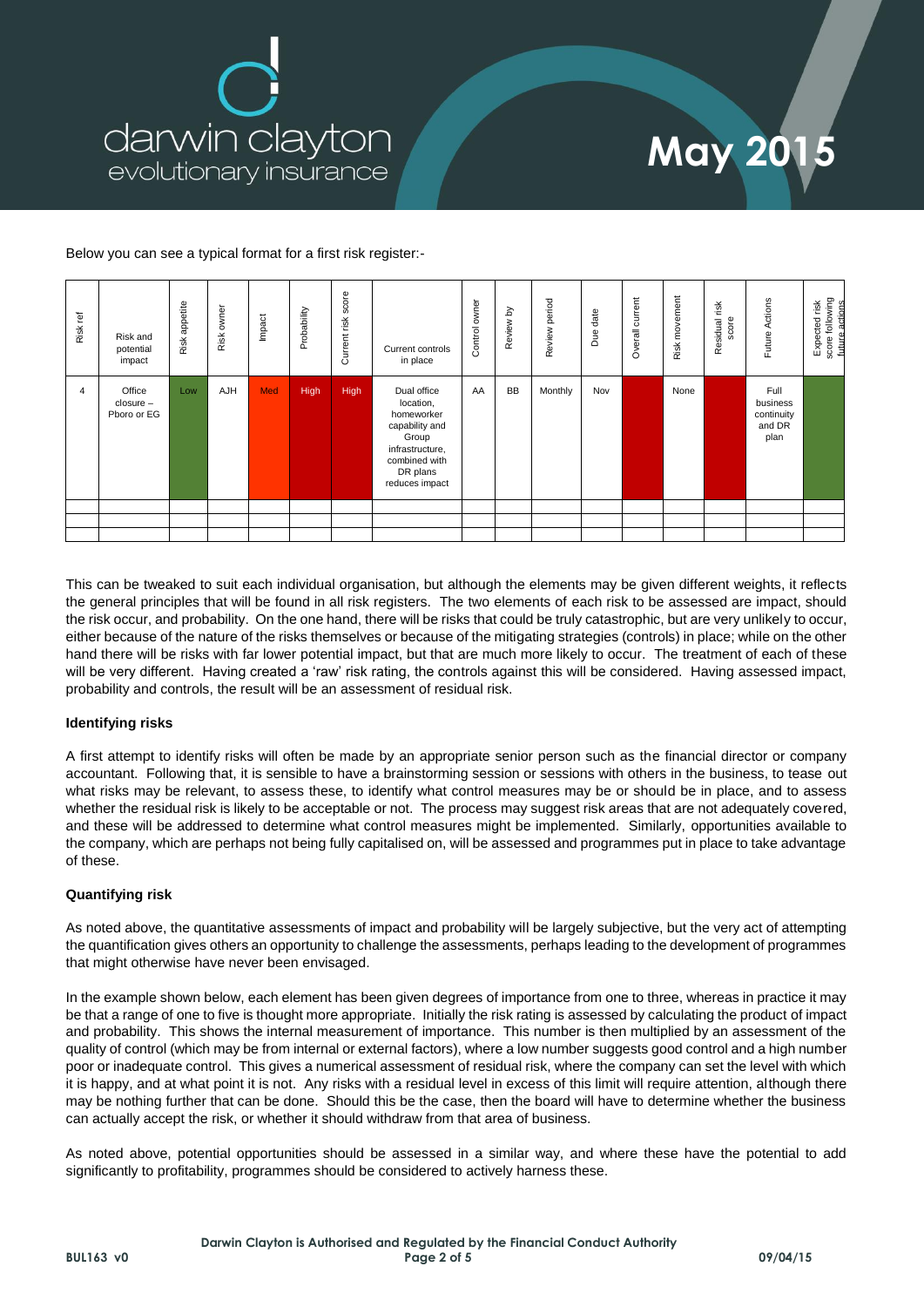

# **May 2015**

#### **Risk appetite**

Different businesses have different appetites for risk, if you run a regulated business you will have a very low tolerance for breaches of the regulations as failure is likely to result in closure. New start-ups may have higher tolerance and, of course, different risks can have varying levels of risk appetite within an organisation. It is good to gauge the risk appetite of the board and shareholders once you have identified the risks and before you consider the controls and actions.

#### **Materiality**

In preparing the risk analysis, materiality must be considered within the individual departments and/or divisions, and finally at the company level. As already suggested, one way to set this is by using the measure of a proportion of profits, another by using a simple monetary sum. Such measurements need to be set at such a level that the risk registers presented either to the board, or to lower levels of the organisation, will not be so extensive as to make them unsuitable as a management tool. As noted earlier, for top-level control the aim should probably be to concentrate on no more than 20 risks.

#### **Business strategy**

This is a very wide heading, and many specific issues are covered separately below. Perhaps the first question to be asked should be: how often is the business strategy reviewed in a formal way by the board?

#### **Catastrophe**

Fires or earthquakes might spring to mind but smaller catastrophes could also have a significant impact. For example, companies that are highly IT-dependent, or that are dependent upon online ordering, need to assess whether their power and phone connections are up to their task. (See also IT below.)

#### **Competition**

Competition covers both the market as a whole and individual players and products/services. A competitor developing a completely new product or method of serving a need could kill a traditional business. Consider the extraordinary effects that the internet has had on so many business models. However, the effect may be limited, as it has been in retail, where it is unlikely that we will ever reach a point where everything is bought online. Just as competitors may create a potentially negative risk, outflanking the competition could be an opportunity.

#### **Customer base**

A business needs to consider whether it is over-reliant on a small number of customers, or on a particular market or business segment.

#### **Erosion of prices**

This can be caused either through market pressures or through the pressures exerted by key customers.

#### **Exchange rates**

These can be significant to revenue, costs and to funding issues.

#### **Fraud**

Fraud can be both financially serious, and lead to reputational risk. Internally, systems and procedures should attempt to minimise fraud, with careful attention to schedules of authority (see below), and as far as possible making sure that no one individual has the ability to take actions on their own. Internal fraud can, however, be carried out by employees at the highest level in an organisation, and in assessing risk it is essential to consider what opportunities could be available to these people, even to the chief executives. External fraud often requires collusion with members of staff, and an examination of transactions or contracts of a significant level of materiality should be part of the risk register process.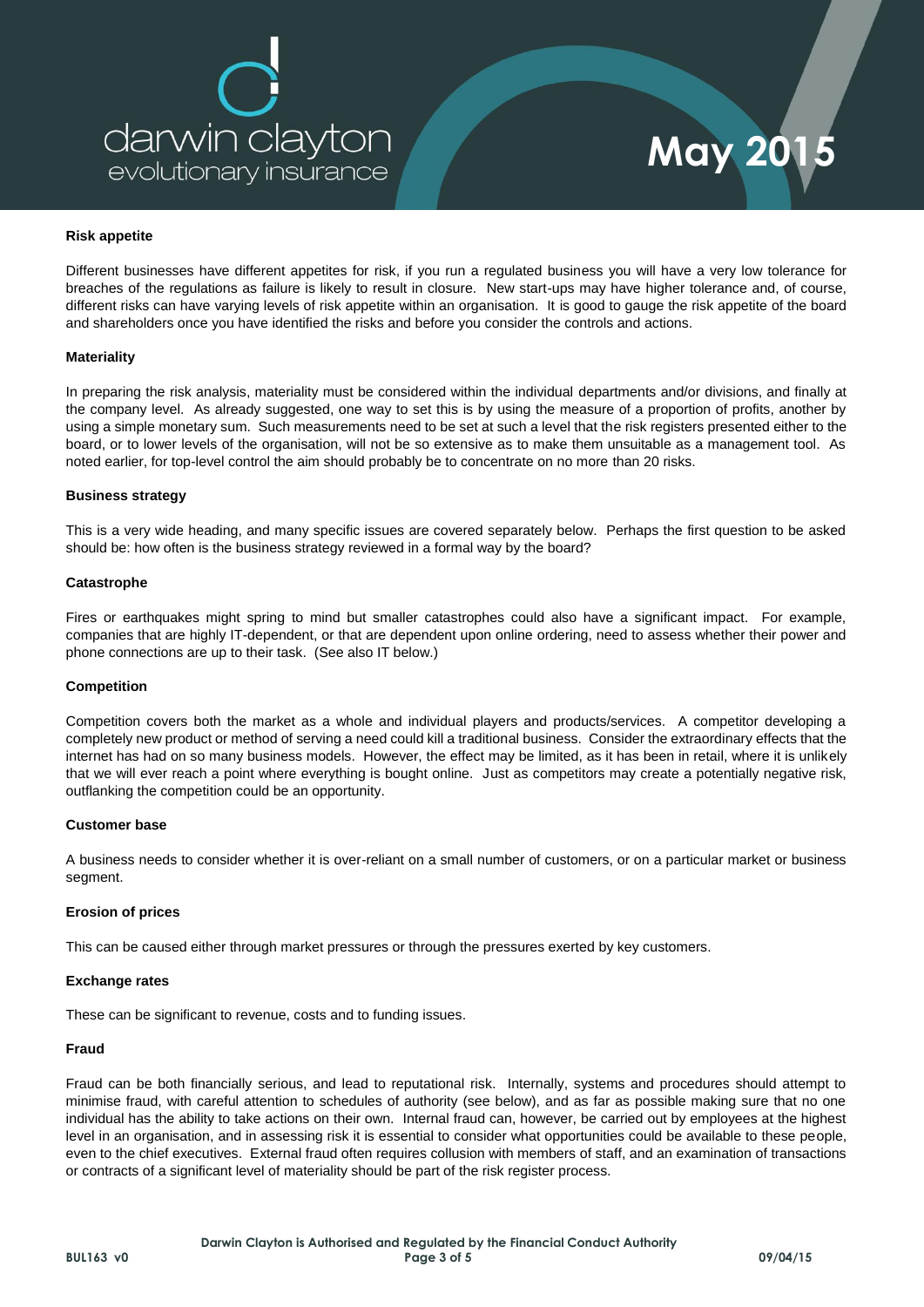

#### **Funding**

How secure are facilities for financing? Over-dependency on one lender may lead to trouble if they withdraw their support. Dangerous levels of gearing are also risks that need assessment. How important is additional funding to the company's future plans?

#### **IT and data security**

This is a whole area in itself but companies that are highly dependent on specific servers for the delivery of product, or perhaps for the retrieval of critical information, need to give this area of risk a thorough analysis. For example, what critical software does the company possess, and what are the dangers connected with its support? What would be the impact on the business if critical client data were to be lost?

#### **People**

Is there a danger of loss of key staff? This can happen for a variety of reasons. Is there adequate second-line support and succession planning? Are salaries/bonuses and employee benefits appropriate? Are training programmes appropriate? Are there sickness/absence problems? Are there any 'loose cannon' managers needing to be held in check?

#### **Political Risk**

This is particularly relevant for international activities, but attention also needs to be paid to the increasing legislative pressures on matters such as health and safety and climate change. This can extend to suppliers.

#### **Product**

Is the business over-reliant on one product or product line?

#### **Projects**

These include building projects, large capital projects, major changes within the organisation and acquisitions/divestments. All involve unusual levels of cost and effort. It is easy to underestimate the impact of a particular project on the day-to-day running of the business.

#### **Quality of service**

The decision about what quality of service the organisation should offer will in part depend upon the product or service being provided but the higher up the quality scale the company operates, the more serious a weakness in service can become.

This can quickly lead to reputational risk (see below). Where service is outsourced to third parties, or where dealers or agents are involved, it is worth looking carefully at these arrangements to ensure that the expected standards are being met.

#### **Raw materials, energy, services or other bought-in items**

Do suppliers have a stranglehold? Is procurement spread sufficiently widely across a range of suppliers? Where a supplier is providing a key component, what happens if they fail to deliver? The effect of short supply of microprocessor chips on the IT hardware sector a few years ago is a relevant example.

#### **Regulatory, compliance, environmental and taxation**

Are there any changes afoot? In what ways may they affect the company's operations?